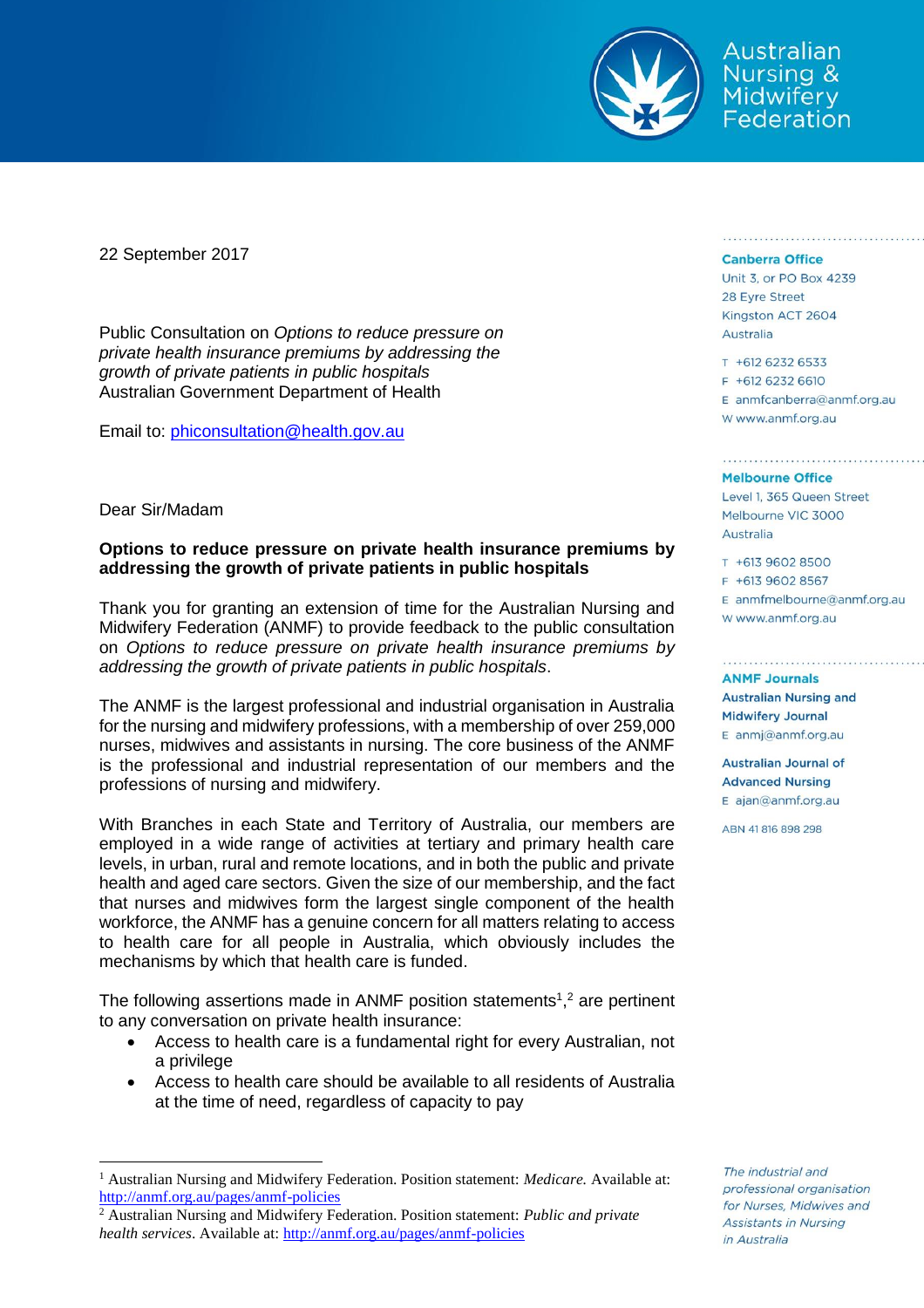- Individuals requiring health care have a right to choose how and where that health care is provided
- The private health sector has a legitimate and important role as an alternate choice for the provision of health care, however, its expansion must not be at the expense of publicly provided services available to all.

With the foregoing in mind, the ANMF expresses deep concern about the evidence in the consultation paper of the rise in use of public health care facilities by people with private health insurance cover. This concern deepens when we consider the AIHW statistics cited, which clearly show preferential treatment for these patients over public patients on elective surgery waiting lists for similar surgical specialty procedures.

The ANMF acknowledges there are cases where a private patient may need to have a surgical procedure undertaken in a public facility due to visiting right limitations of where their surgeon can operate; or, in the case of rural patients, a lack of access to a private facility. However, this argument does not surely apply to all of the 872,000 private patients who spent time in public facilities in 2015-16 (pg 3 of Consultation paper) 'using their private health insurance to fund all or part of their admission'.

The ANMF does not support any of the options for reform as outlined in the Consultation paper. We find none of these options satisfactory nor do any of them address the fundamental issue of ensuring access to health care for all people in Australia.

The essential question to be asked is "Why do people take out private health insurance and then use a public hospital for elective treatments?" Apart from the obvious rural access issues, the ANMF perceives the answer is primarily because successive Government policy on health insurance and Medicare has enacted legislation which forces people to obtain private insurance, according to their level of income. That is, the driving mechanism is not based on choice of product, but rather on a policy lever. Rubbing salt into the wound of being forced to take on private health insurance is the fact that in Australia this insurance is only 'part-insurance'. While insurance providers continue to sell insurance that covers only part of a person's health service costs, is it any wonder that many privately insured people then choose to opt for using the public system, when they can be faced with an unacceptable gap of out of pocket costs, for service provision.

A long held position of the ANMF is that the perverse incentive (and rebate) for people to take out private health insurance, should be removed. Instead, we maintain that the public monies currently expended on providing rebates to people to take out private health cover, should more correctly be spent on ensuring a health system which provides access and equity to health care for all people in Australia – the public health system.

Further, the ANMF contends that by the Government removing itself from the equation, the ever increasing rise in private health insurance premiums is then not a matter for them to solve. The issue will squarely rest with the private health insurance industry to ensure that the product they are selling (private health insurance is just that – a product for sale), represents good value for money.